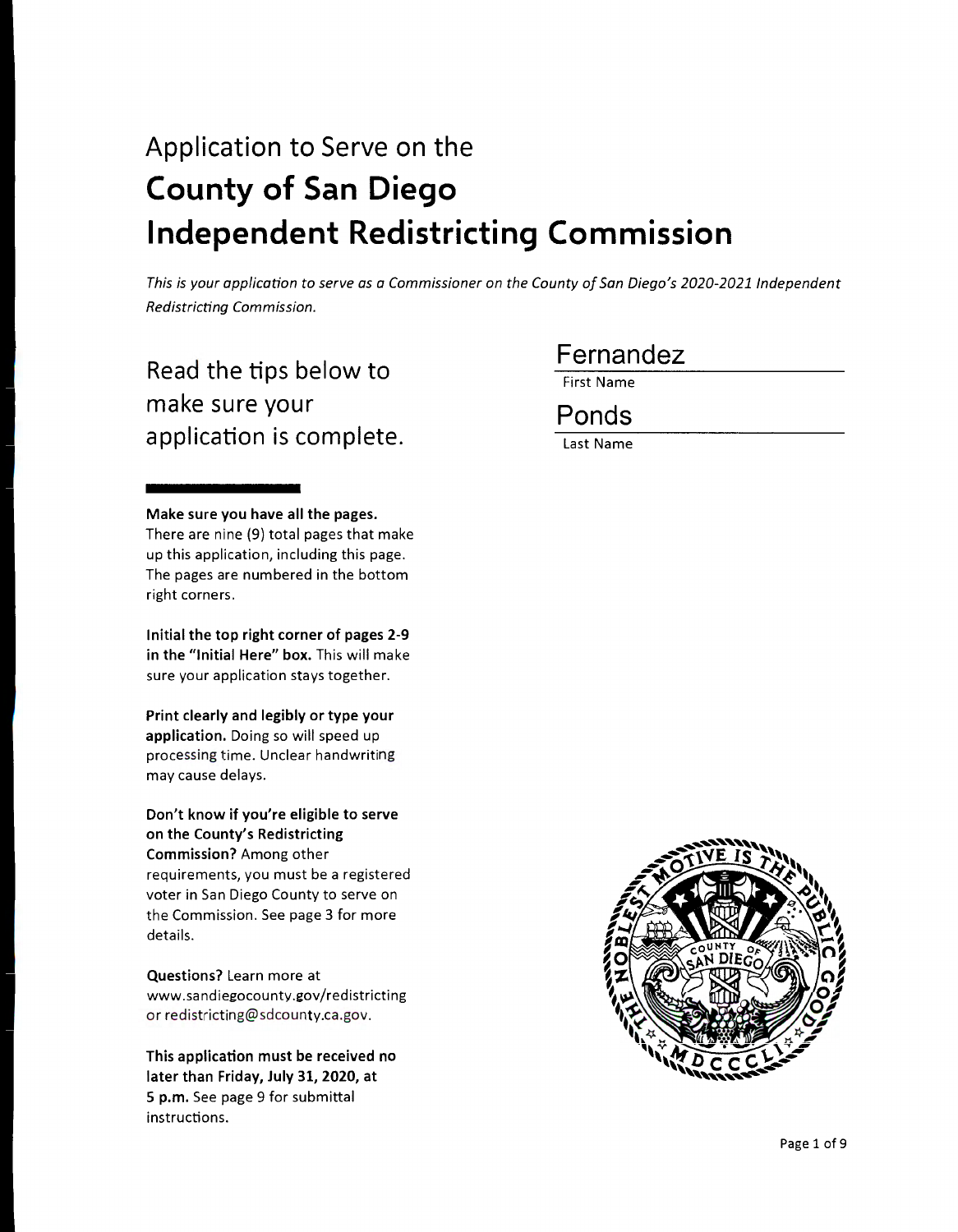

### **Application Timeline**

| July 31, 2020                             | Applications must be received by the San Diego County Clerk of the Board<br>of Supervisors no later than 5 p.m.                                                                                   |
|-------------------------------------------|---------------------------------------------------------------------------------------------------------------------------------------------------------------------------------------------------|
| August 26, 2020                           | From the pool of qualified applicants, the Clerk of the Board of Supervisors<br>will post the names of the 60 most qualified applicants. The names will be<br>posted online for at least 30 days. |
| October 13, 2020                          | The Clerk of the Board of Supervisors will conduct a random drawing of<br>the qualified applicants at the Board of Supervisors meeting to select eight<br>Commissioners.                          |
| October 22 and<br><b>November 5, 2020</b> | The selected eight Commissioners will meet to choose the remaining six<br>Commissioners from the remaining pool of qualified applicants.                                                          |

### **Important Things to Know**

- The questions in this application ensure you are eligible to serve on the Commission .
- Answer the questions to the best of your ability.

#### **A. Tell us About Yourself**

| First Name: Fernandez                                        | Last Name: Ponds |
|--------------------------------------------------------------|------------------|
| Address (where you are registered to vote)                   |                  |
| <b>Street Address:</b>                                       |                  |
| City:                                                        |                  |
| State:                                                       | Zip Code:        |
| Mailing Address (if different than the address listed above) |                  |
| <b>Street Address:</b>                                       |                  |
| City:                                                        |                  |
| State:                                                       | Zip Code:        |
| <b>Contact Information</b>                                   |                  |
| Phone 1:                                                     | Mobile<br>Type:  |
| Phione 2:                                                    | Type:            |
| E-mail:                                                      |                  |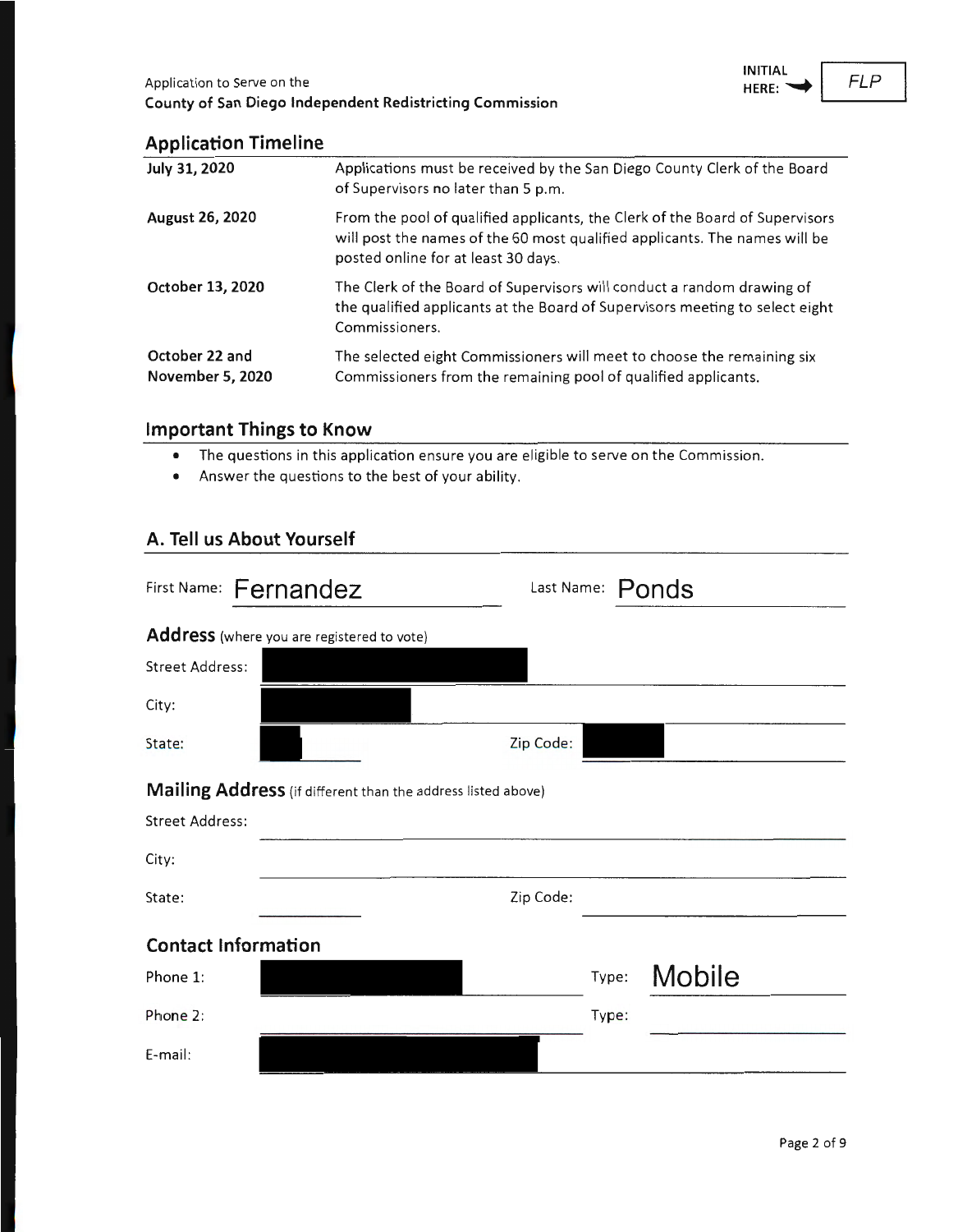#### **B. How This Application Will Be Used**

| understand the contents of this application may be made available to the public.     | $\boxtimes$ Yes, I |
|--------------------------------------------------------------------------------------|--------------------|
|                                                                                      | understand         |
| I understand that while this application is a public document, my personal e-mail    | $\boxtimes$ Yes. I |
| address, street address, and phone number(s) will be kept confidential to the extent | understand         |
| authorized by law.                                                                   |                    |

## **C. Questions to Determine Eligibility**

Government Code section 21550 sets forth certain qualifications to serve on this Commission. Please check the appropriate box for each question. Applicants may be asked to verify and update information at various points in the process .

| 1.                                                                                       | Are you a resident of the County of San Diego?                                                                                                                                                                                                                                                                                 | $\boxtimes$ Yes | ∩ No                                                     |
|------------------------------------------------------------------------------------------|--------------------------------------------------------------------------------------------------------------------------------------------------------------------------------------------------------------------------------------------------------------------------------------------------------------------------------|-----------------|----------------------------------------------------------|
| 2.                                                                                       | Which supervisorial district do you live in?<br>If you're not sure, visit www.sandiegocounty.gov, click on "Find My District" under the<br>Board of Supervisors, and enter your address in the top right of the web page.                                                                                                      |                 | $\boxtimes$ 1<br>$\sqsupset$ 2<br>∃ 3<br>∃ 4<br>$\Box$ 5 |
| 3.                                                                                       | Which political party are you currently registered?                                                                                                                                                                                                                                                                            |                 |                                                          |
|                                                                                          | $\boxtimes$ Democratic<br>$\Box$ Republican $\Box$ American Independent<br>$\Box$ Green                                                                                                                                                                                                                                        |                 | $\Box$ Libertarian                                       |
|                                                                                          | Peace and Freedom<br>$\square$ Other:                                                                                                                                                                                                                                                                                          |                 |                                                          |
|                                                                                          | I am not registered with a political party (non-partisan)                                                                                                                                                                                                                                                                      |                 |                                                          |
| 4.                                                                                       | Have you been continuously registered to vote in the County of San<br>Diego with the same political party preference or with no political party<br>preference and have not changed your political party preference for at<br>least five years?<br>If you're not sure, you can check your voter registration at www.sdvote.com. | $\boxtimes$ Yes | ∃ No                                                     |
| 5.                                                                                       | Have you voted in at least one of the last three statewide elections<br>immediately preceding your application to be a member of the<br>Commission?                                                                                                                                                                            | $\boxtimes$ Yes | No                                                       |
| Explanatory Notes: If necessary, you may further explain answers to the questions above. |                                                                                                                                                                                                                                                                                                                                |                 |                                                          |
|                                                                                          |                                                                                                                                                                                                                                                                                                                                |                 |                                                          |

FLP

**INITIAL HERE:~**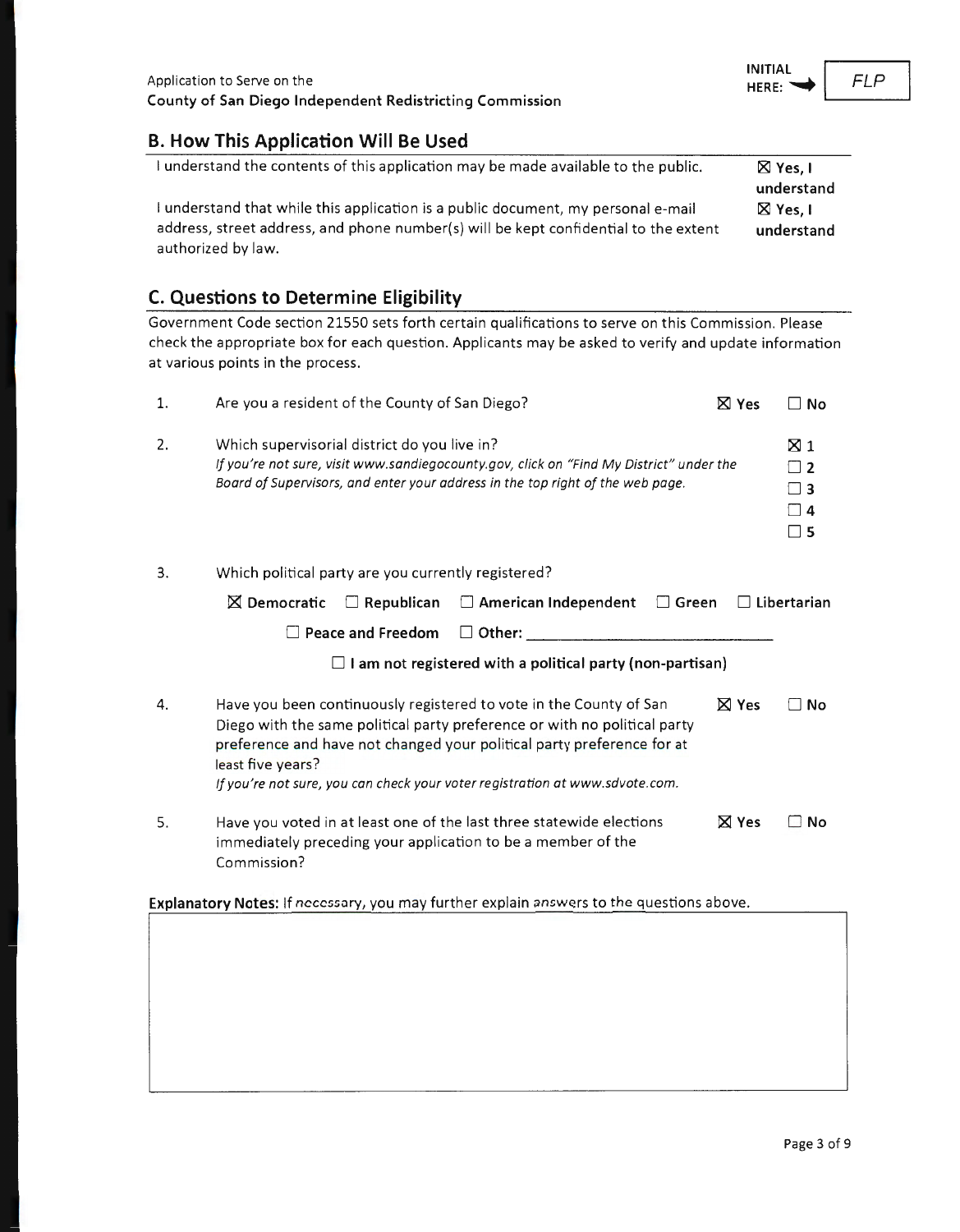| Application to Serve on the                              |  |
|----------------------------------------------------------|--|
| County of San Diego Independent Redistricting Commission |  |

| 6. | Within the 10 years immediately preceding the date of this application to the Commission, have<br>either you, or an immediate family member, done any of the following? For purposes of these<br>questions, immediate family members means a spouse, child, in-law, parent, or sibling.<br>You are not eligible to serve on the Commission if you answer "Yes" to any of the following: |                                                                                                                                                                                                         |               |                 |
|----|-----------------------------------------------------------------------------------------------------------------------------------------------------------------------------------------------------------------------------------------------------------------------------------------------------------------------------------------------------------------------------------------|---------------------------------------------------------------------------------------------------------------------------------------------------------------------------------------------------------|---------------|-----------------|
|    | a.                                                                                                                                                                                                                                                                                                                                                                                      | Been appointed to, elected to, or have been a candidate for office at the<br>local, state, or federal level representing the County of San Diego,<br>including as a member of the Board of Supervisors. | $\Box$ Yes    | <b>X</b> No     |
|    | b.                                                                                                                                                                                                                                                                                                                                                                                      | Served as an employee of, or paid consultant for, an elected<br>representative at the local, state, or federal level representing the<br>County of San Diego.                                           | $\square$ Yes | <b>X</b> No     |
|    | c.                                                                                                                                                                                                                                                                                                                                                                                      | Served as an employee of, or paid consultant for, a candidate for office<br>at the local, state, or federal level representing the County of San Diego.                                                 | $\square$ Yes | $\times$ No     |
|    | d.                                                                                                                                                                                                                                                                                                                                                                                      | Served as an officer, employee, or paid consultant of a political party or<br>as an appointed member of a political party central committee.                                                            | $\Box$ Yes    | <b>X</b> No     |
|    | e.                                                                                                                                                                                                                                                                                                                                                                                      | Been a registered federal, state, or local lobbyist                                                                                                                                                     | l I Yes       | X)<br><b>No</b> |

**Explanatory Notes:** If necessary, you may further explain answers to the questions above .

FLP

**INITIAL HERE:**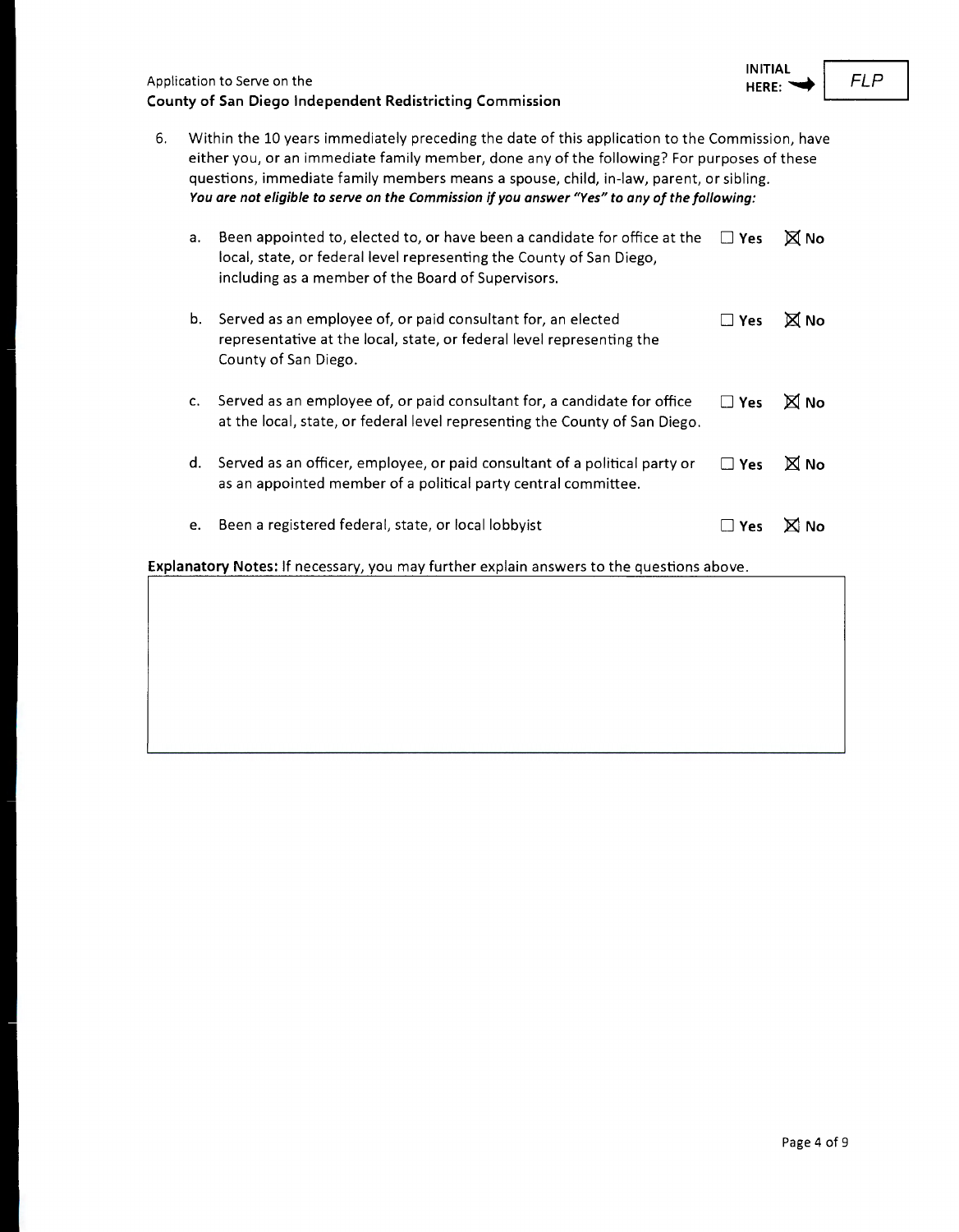

#### **D. Experience Qualifications**

State law requires candidates demonstrate experience in areas related to redistricting. Please provide responses to the following questions.

**1. What experience do you possess that demonstrates analytical skills relevant to the redistricting process and voting rights, and demonstrates your ability to comprehend and apply the applicable state and federal legal requirements?** 

Civic minded . As a retired Admiral in the USN , I completed a distinguished 33-year career serving in senior executive, operational, and managerial positions developing people, creating high-performing organizations, and driving transformation through continuous process improvement. Having successfully led U.S., multinational military and civilian organizations in complex global security environments, I understand what it takes to achieve consensus based solutions that adequately supports and represents the individuals and in this case its constituents. Confident in dynamic and culturally sensitive settings, I have demonstrated the ability to inspire and motivate across administrative and institutional boundaries to achieve organizational goals with superior results.

Expertise & Technical Skills

- Strategic transformational leader
- Coalition builder
- Details oriented / Results driven
- Team catalyst
- Fiscally astute
- Superior communication skills

You are encouraged to limit your response to one page, however if more space is needed, you may attach an additional page.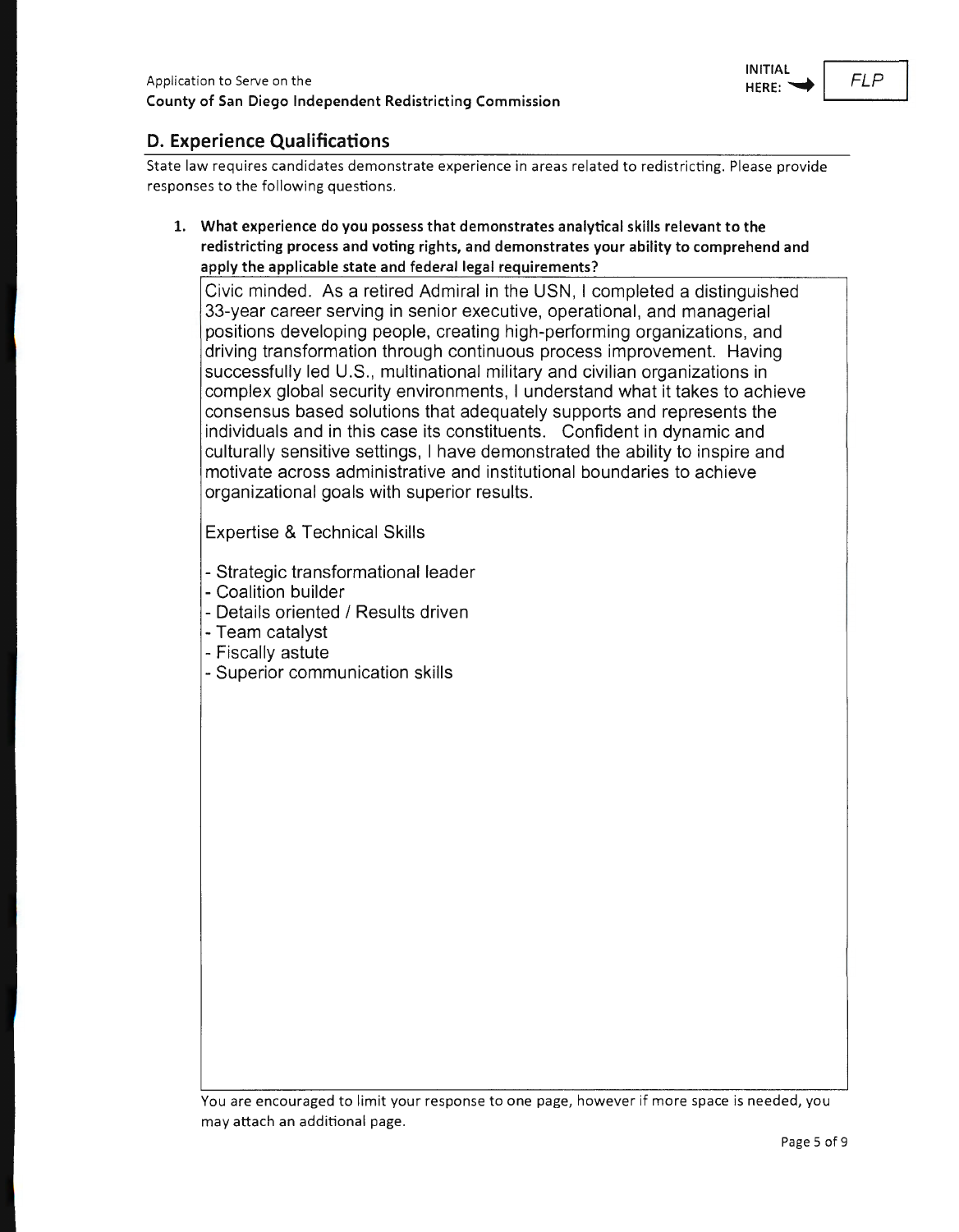

#### **2. What experience do you possess that demonstrates an ability to be impartial?**

Retired Flag Officer (Admiral) in the USN, having successfully served 33 years on active duty in executive positions overseeing talented multicultural organizations. I have demonstrated the competencies needed to build and lead a corporate culture that drives for results, serves customers and builds successful teams and coalitions within and outside the organization.

You are encouraged to limit your response to one page, however if more space is needed, you may attach an additional page.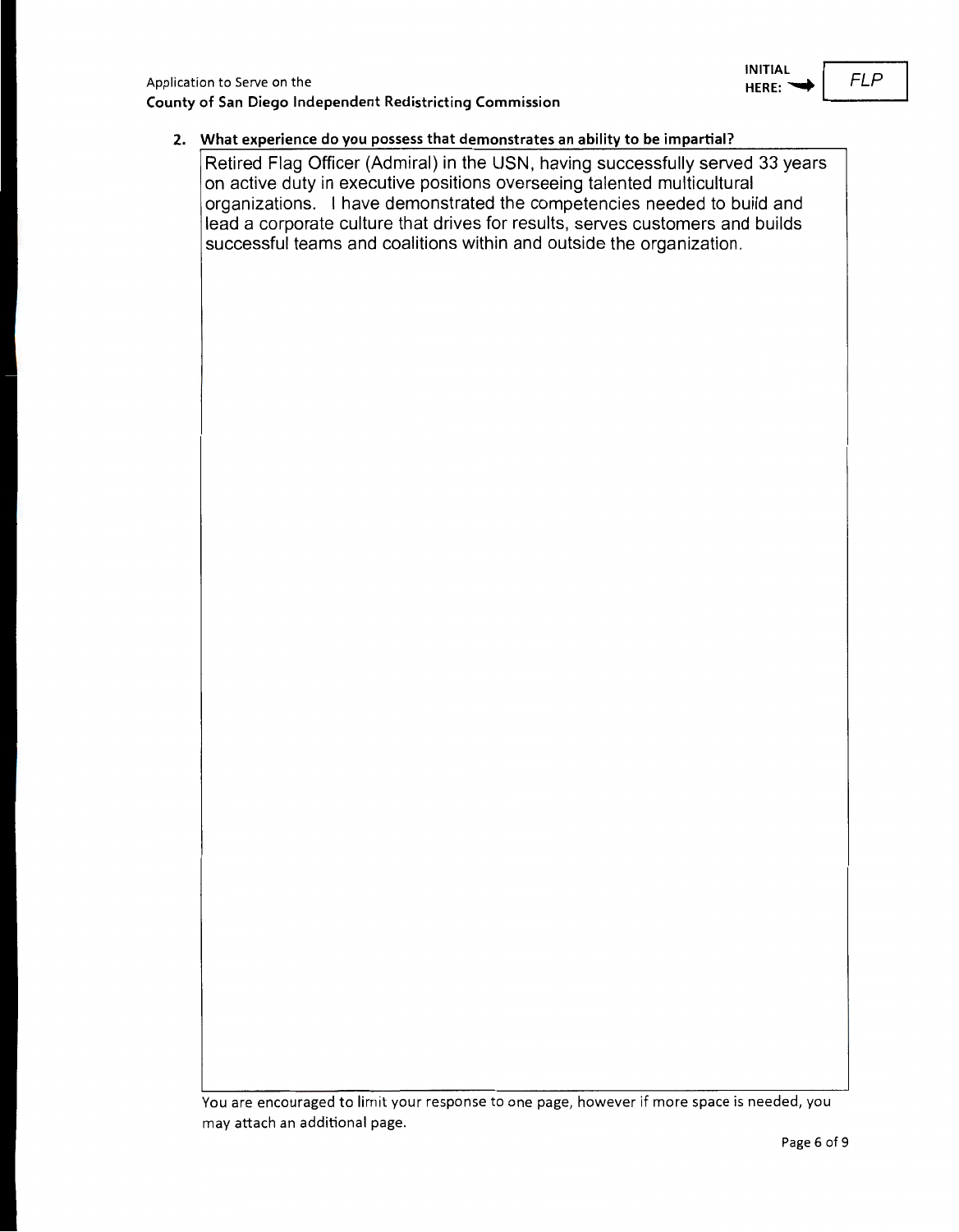**3. What experience do you possess that demonstrates an appreciation for the diverse demographics and geography of the County of San Diego?** 

As an Admiral in the USN, I have successfully led diverse teams of men and women of various race, ethnicities, social backgrounds, gender specific, gender neutral, economic and cultural identities. I create and cultivate environments of respect and dignity where a person's contributions are valued and sought after.

I now live in a remarkably diverse community that embraces the same inclusion and tolerance that I have championed my entire career and my entire life. It is in my DNA to be fair and impartial but with a strict bias for character and integrity.

You are encouraged to limit your response to one page, however if more space is needed, you may attach an additional page.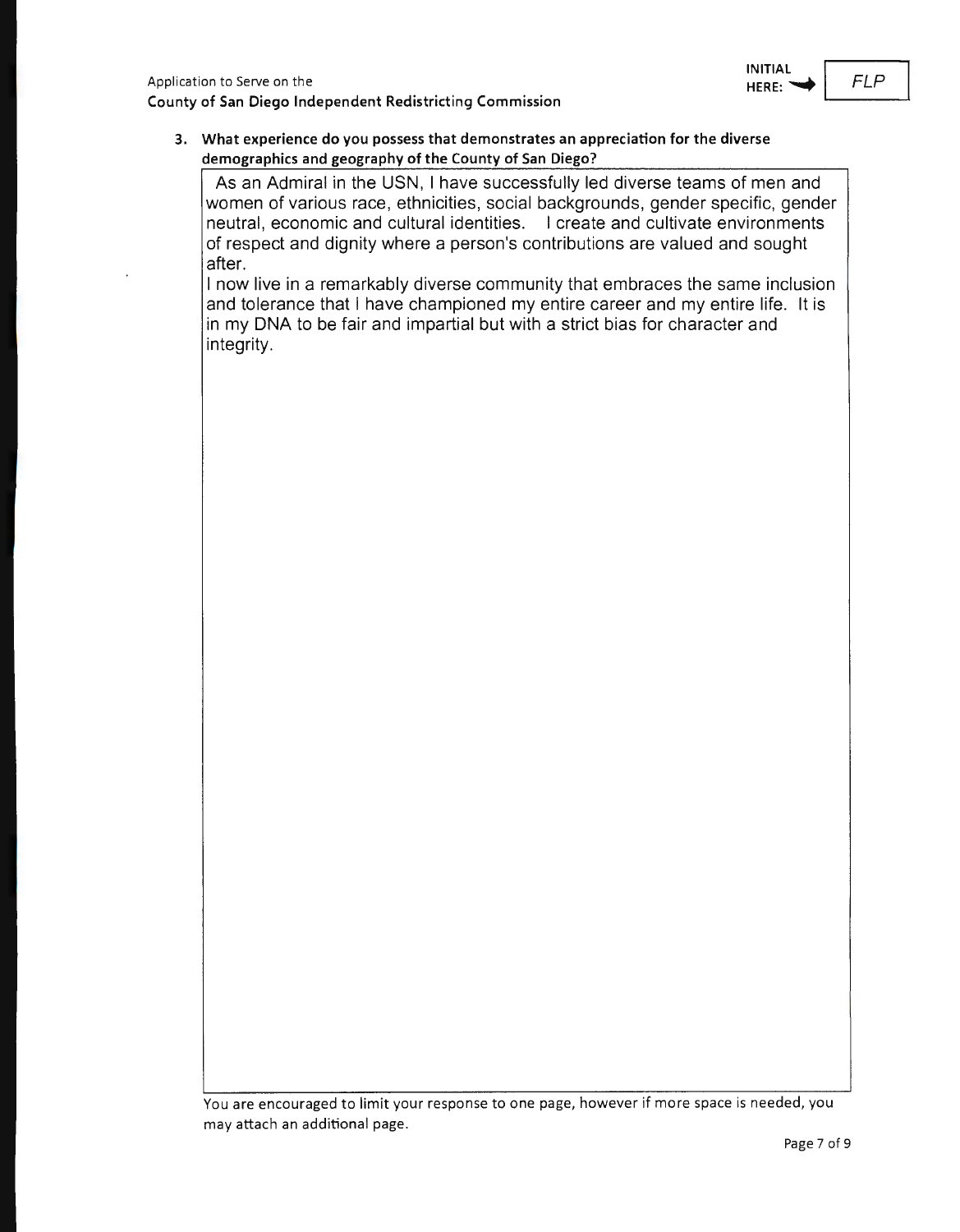

#### **E. Demographic Information**

Providing this information is optional. You may select "decline to state" for each answer. Elections Code section  $21550(g)(2)$  requires six of the 14 appointees, in addition to meeting minimum requirements, be chosen in a way that ensures the Commission reflects the County's diversity, including racial, ethnic, geographic, and gender diversity. However, formulas or specific ratios shall not be applied for this purpose.

- **1. Please describe your ethnic origin.** Mark one or more boxes.
	- 00 BLACK/ AFRICAN AMERICAN: All persons having origins in any of the original Black racial groups of Africa .
	- D HISPANIC/LATINO: All persons of Mexican, Puerto Rican, Cuban, Central or South American, or other Spanish culture or origin, regardless of race .
	- $\Box$  ASIAN: All persons having origins in any of the original peoples of the Far East, Southeast Asia, or the Indian subcontinent including, for example, Cambodia, China, India, Japan, Korea, Malaysia, Pakistan, the Philippine Islands, Thailand, and Vietnam.
	- $\Box$  NATIVE HAWAIIAN/OTHER PACIFIC ISLANDER: All persons having origins in any of the original peoples of Hawaii, Guam, Samoa, or other Pacific Islands.
	- $\Box$  AMERICAN INDIAN/ALASKA NATIVE: All persons having origins in any of the original peoples of North and South America (including Central America), and who maintain cultural affiliation or community recognition.
	- $\Box$  WHITE (not of Hispanic Origin): All persons having origins in any of the original peoples of Europe, North Africa, or the Middle East.
	- $\Box$  Prefer to Self-Describe:  $\Box$  . The set of  $\Box$
	- $\Box$  Decline to state
- **2. What is your date of birth?** \_

 $\square$  Decline to state

- **3. Select the gender you identify as:** 
	- D Female
	- IX! Male
	- $\Box$  Non-binary
	- $\Box$  Decline to state